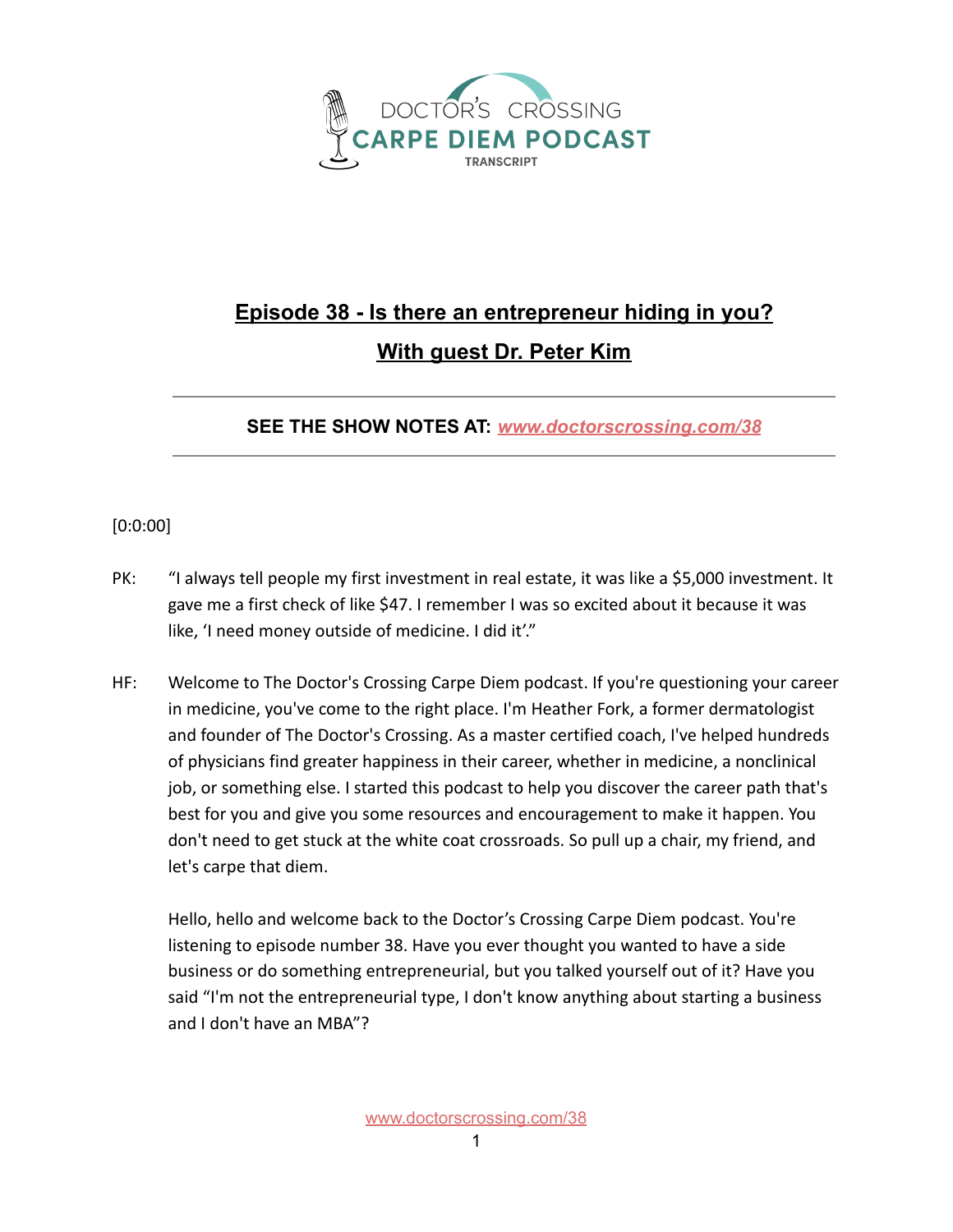

I often hear physicians tell me about an idea they have for solving a problem, but they don't believe they have what it takes to create a business out of it. Or worse, they don't believe they're good at coming up with ideas. I think there is sometimes this misconception that if you're not an out-of-the-box thinker like Steve Jobs or a bit of a risk-taker, bungee jumper type, you don't have the chops to be an entrepreneur.

There are different ways to be in business for yourself, and it doesn't even have to mean leaving your day job. With the internet, there are so many opportunities to try your hand at a business endeavor without making a big upfront investment. Today on the podcast, I wanted to explore this topic of how to assess whether or not you could be an entrepreneur and what some of the possibilities are. Our guest, Dr. Peter Kim is a board-certified anesthesiologist who helps physicians develop passive income streams from real estate investing. He is known as a Passive Income MD and has a website and podcasts by the same name. Although he's an expert in real estate, he's also very familiar with diverse ways physicians can use their entrepreneurial talent.

He is the founder of the annual Leverage and Growth Summit, where he interviews physicians who have a very fascinating array of businesses, both on the site and in their full-time careers.

Peter is going to help us look at this question of what it takes to be an entrepreneur and how to not dismiss options out of hand. It's a true honor and delight to welcome Dr. Peter Kim to the podcast. Hey, Peter. I'm so excited to have you here.

- PK: Great. I'm so excited to be here. Thanks for letting me be here and just have fun with this.
- HF: Yeah, yeah. I just think you're the perfect person for this because you have your own journey and you also are so familiar with all the different wild, interesting, crazy, and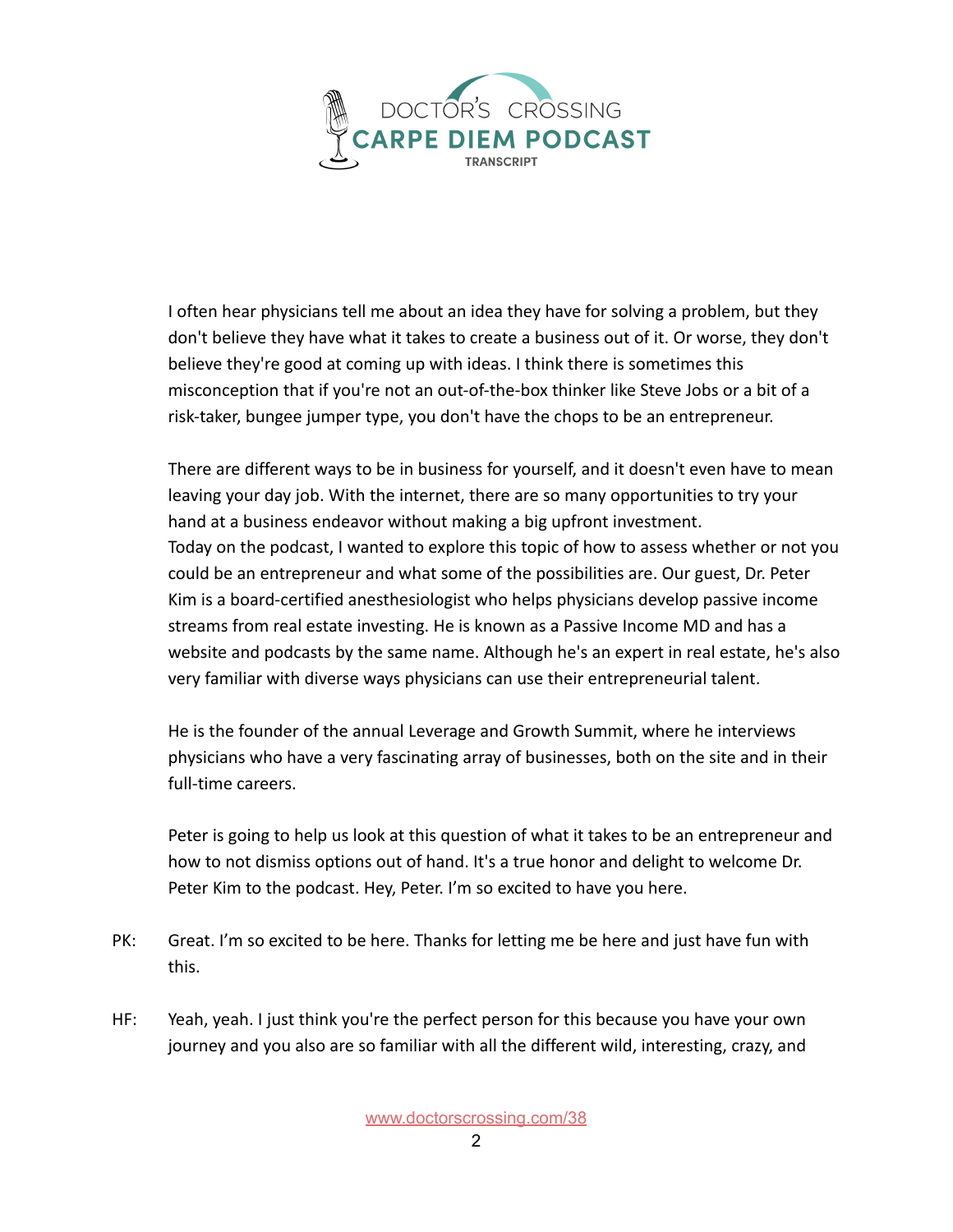

fascinating ways physicians are building income for themselves. So, I love to have you start with your own story. How did you get into being the Passive Income MD?

- PK: I wish it was super exciting, but I'll tell you.
- HF: I love your story.
- PK: Oh, thanks. Okay. Well, let's get into it. I've always felt like I wanted to be an entrepreneur in some way. Even growing up as a little kid, I had some entrepreneurial kind of tendencies. I lived near a golf course. We'd find golf balls and sell them off to golfers who would shake shots in the woods. I went into the path of medicine because my family members were in medicine.

So, I went along that path, kind of put all the entrepreneur business stuff to the side and got my dream job as an attending, as an anesthesiologist. And I thought I was set. And it's one of these things where I was like, "Okay, my life is good, I'm ready to go. And now let's just enjoy the rest of my life, work hard and reap the rewards".

But a couple of years into it, I had a few things happen at work politically where ultimately my shifts were taken from me, what I felt was mine. And it kind of shifted my mindset. I was like, "Oh my gosh, I'm not in control here. I'm not in control of my life, my time, my career". And I was like, what are we going to do about this? I was like what are other people doing about this? And so, I was pretty upset about it. As you can imagine, I started looking out and finding other physicians to say things like, "What are you doing in medicine to get back control?"

And in talking to a lot of them, I found out they were primarily doing two things. One was either they were investing heavily on the side and creating that income stream outside of medicine through like real estate, or they were also running some sort of maybe business on the side.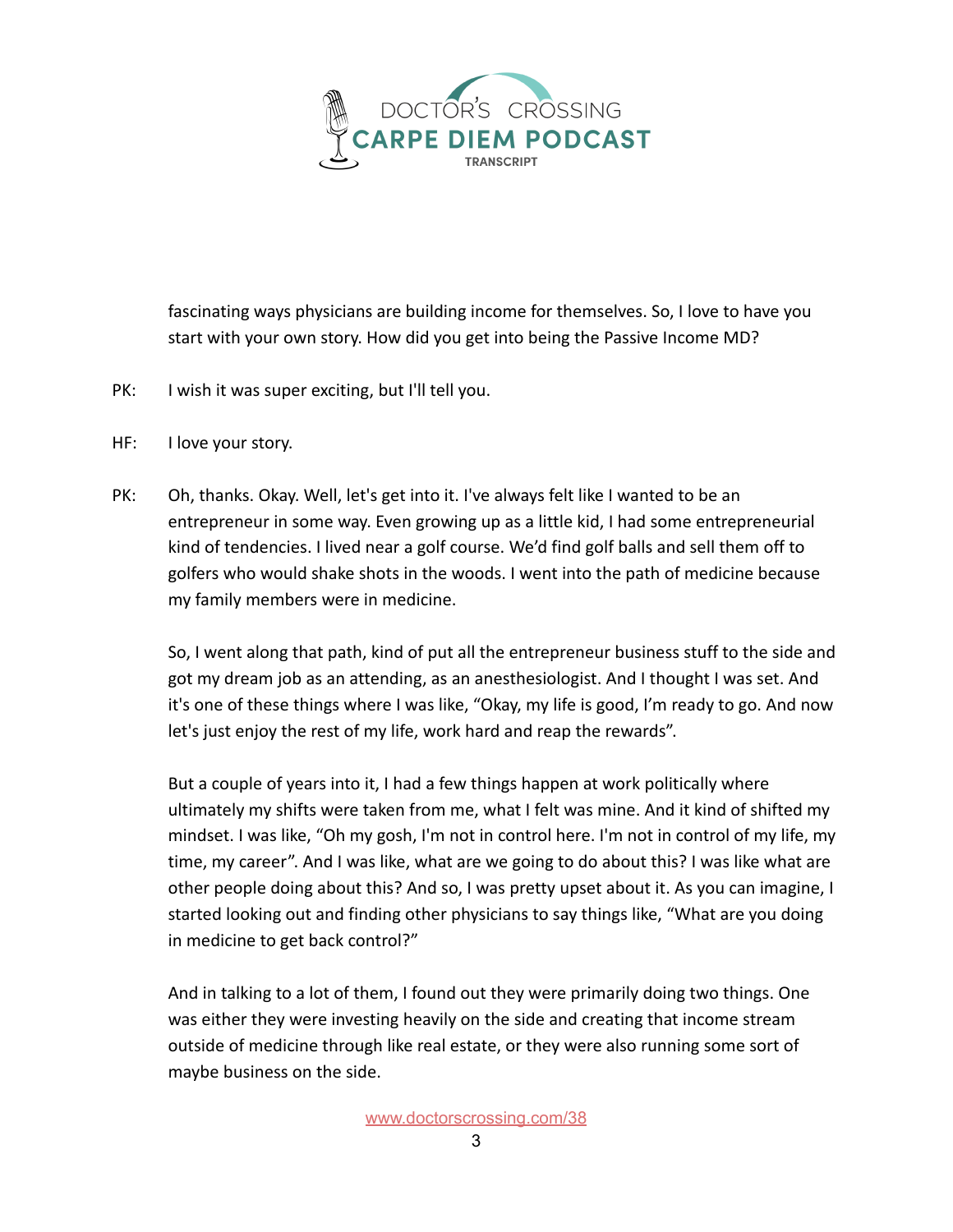

And so, I started actually pursuing both of those. I really started with real estate initially, but also started businesses as well. And the whole goal was to create income outside of medicine so that I could ultimately have control within medicine so I could practice how I wanted and when I wanted, and to have the life that I wanted. And so, that's really what it became and that's how the journey began.

I just started learning about this stuff and it just kind of opened up my mind. It kind of brought me back to the days when I felt like, "Oh, I think I could do some sort of business". And I just started telling everybody about it. So, I'm telling people about real estate investing, about entrepreneurship and these opportunities that are out there for physicians and other physicians that are doing it.

And I think people, they're busy, they're working hard and I'm an anesthesiologist chatting away and they're like, "Hey, maybe you should put something online about it". I decided to go online and start a blog, which I've never done before. And just little by little, it just grew and it resonated with a lot of people, I think. And so ultimately out of that, it became a podcast, became courses, became conferences, and then ultimately became the brand Passive Income MD than it is today.

HF: I love the energy of how you tell your story, there's a lot of momentum there. And it's interesting that it came out of wanting to have control. And that's something that so many physicians are losing every day in ways that are shocking and disturbing and maddening. So, I think you offer something that is fundamental. You're offering something fundamental back to them with this opportunity. Can you talk a little bit about how you actually made that shift from gathering a lot of information to taking that first step into actually risking maybe some money or trying out an idea that you didn't know would work?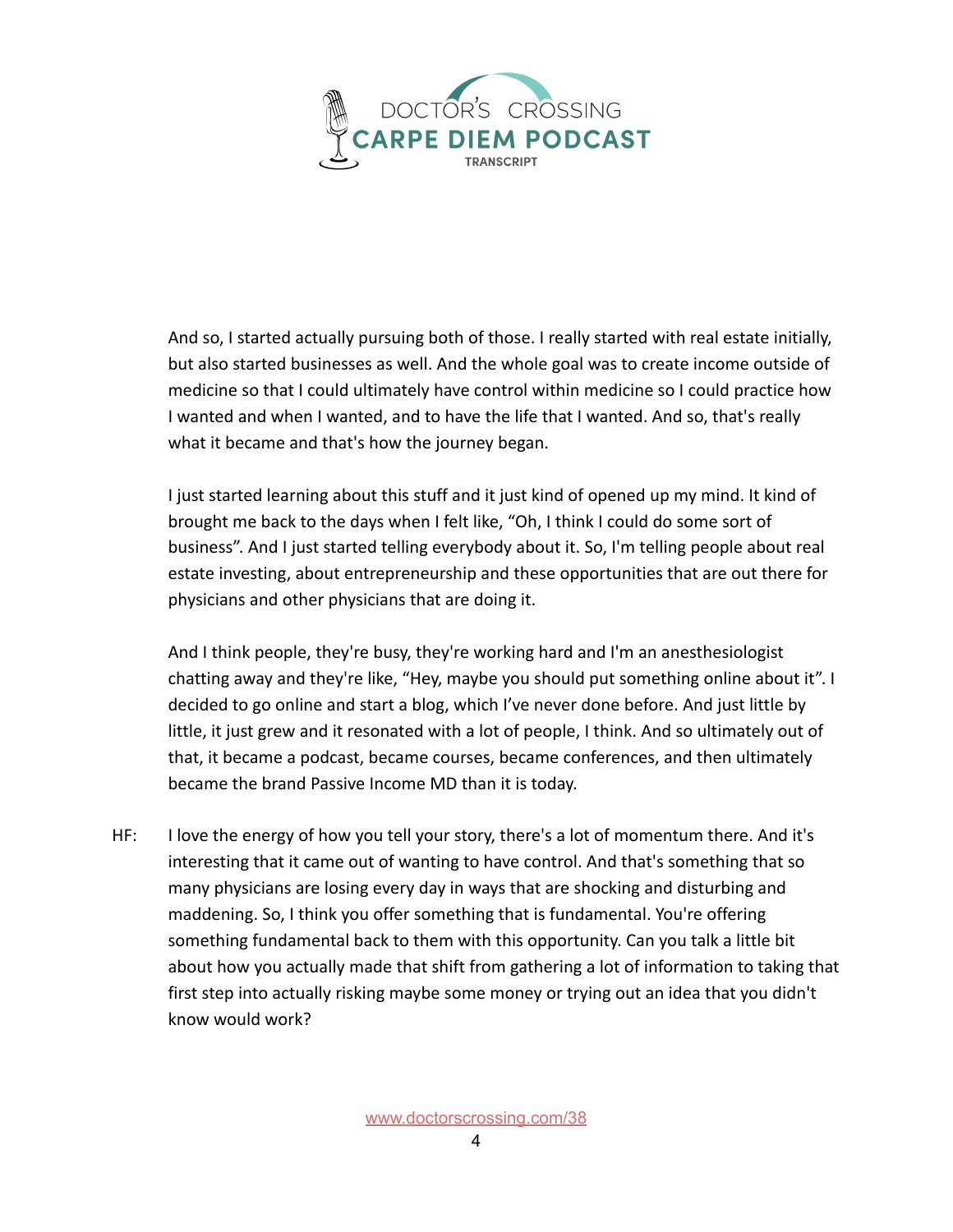

PK: Yeah. I think that's the hardest part for most people taking that first step. I think a lot of us come up with ideas and they might float through, but actually taking action on it is probably the most challenging thing. For me, I'll give you the opportunity to do some sort of investment. I started looking into it, starting to educate myself. And at a certain point definitely you have to take a little bit of a leap of faith. What allowed me to get past that hurdle initially was a thought that if I don't do anything about this now in 5, 10 years, my life is not going to be any different. In fact, it may be even worse with the way that I saw medicine was going. And I remember when I had that kind of perspective and sort of looking at it that way, it was kind of a no-brainer. I need to get started. I need to do something different because if I don't change, I don't make any sort of changes. Nothing's going to change for me in the future.

And so that's started with me investing in real estate. It was a small step. I always tell people, my first investment in real estate was like a \$5,000 investment. It gave me a first check of like \$47. I remember I was so excited about it because it was like "I made money outside of medicine. I did it". It may not be huge, not life-changing, but I saw the potential there.

And also, one of the businesses that I actually did start early on, I don't always talk about it a lot on the blog. It's a company called Curbside Real Estate. And what it was, was that it was born out of a problem that I had myself. When I went to buy my first home, ultimately relatively soon after training ended, I didn't know how to do it. Nobody taught you how to buy a home, how to find a home loan, do all these types of things. It was just kind of a weird world that we're kind of thrust into, and expected to understand how to navigate. And of course, it was like the biggest purchase of our lives. And so, I don't have difficulty with that. And out of that, I was able to create a company that helped physicians in that process, help them buy their first home, connect them with the right resources, and lending agents.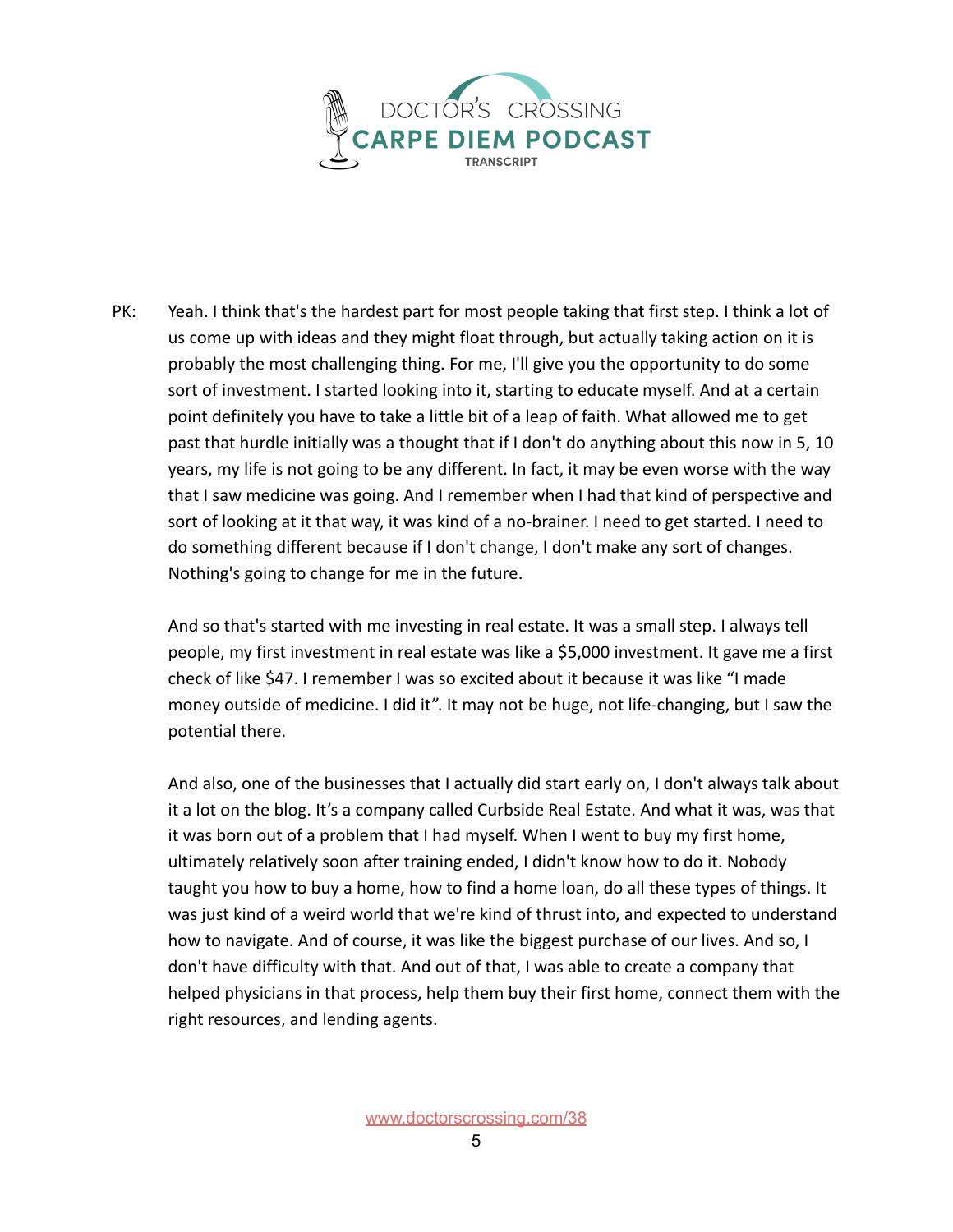

And the way I started doing that was not by building and having this huge business plan by going out there. It's just that I said, "Okay, who else can I help?" And I just started talking to people like, "Does anybody need help in this? Because this was my experience. I want to save you time, energy, and money". And again, the business plan wasn't fully born. I didn't even know how I was going to make money from it. It was more like I'm just trying to help people.

Then all of a sudden, slowly as I started helping more and more people, the business plan ultimately came together. And that business is still operating today. In fact, I still run it on the side as well. And it's like a passion project for me. It's something that I'm still very proud of because it helps a lot of physicians in a pretty critical time in their lives.

So again, none of this was super intentional from the beginning, but it was just a matter of seeing a problem, seeing an issue. Most of it was my own issues that I had problems with and saying, "Okay, well, I figured out a solution. Now, how do I share that with other people?" And as I started to do that, then ultimately, how can I monetize this? How can I do these things and start to come out of just helping people and providing value?

- HF: I think you bring out a really great point that can get rid of this big roadblock around being an entrepreneur if you're solving a problem. And you said it actually was a problem that I (you) had. If we go and talk a little bit about this mindset of being an entrepreneur, what are some of the roadblocks that you see physicians have when they think about themselves?
- PK: There's a couple of things. Number one, we're obviously very busy. Physicians are busy and they're trying to be a good husband, wife, father and mother. So, we have so many other things in our lives that we're also trying to juggle besides obviously our careers that a lot of times thinking about starting a business, starting another venture, it's probably the last thing on our list. Even though we love the results from it, just getting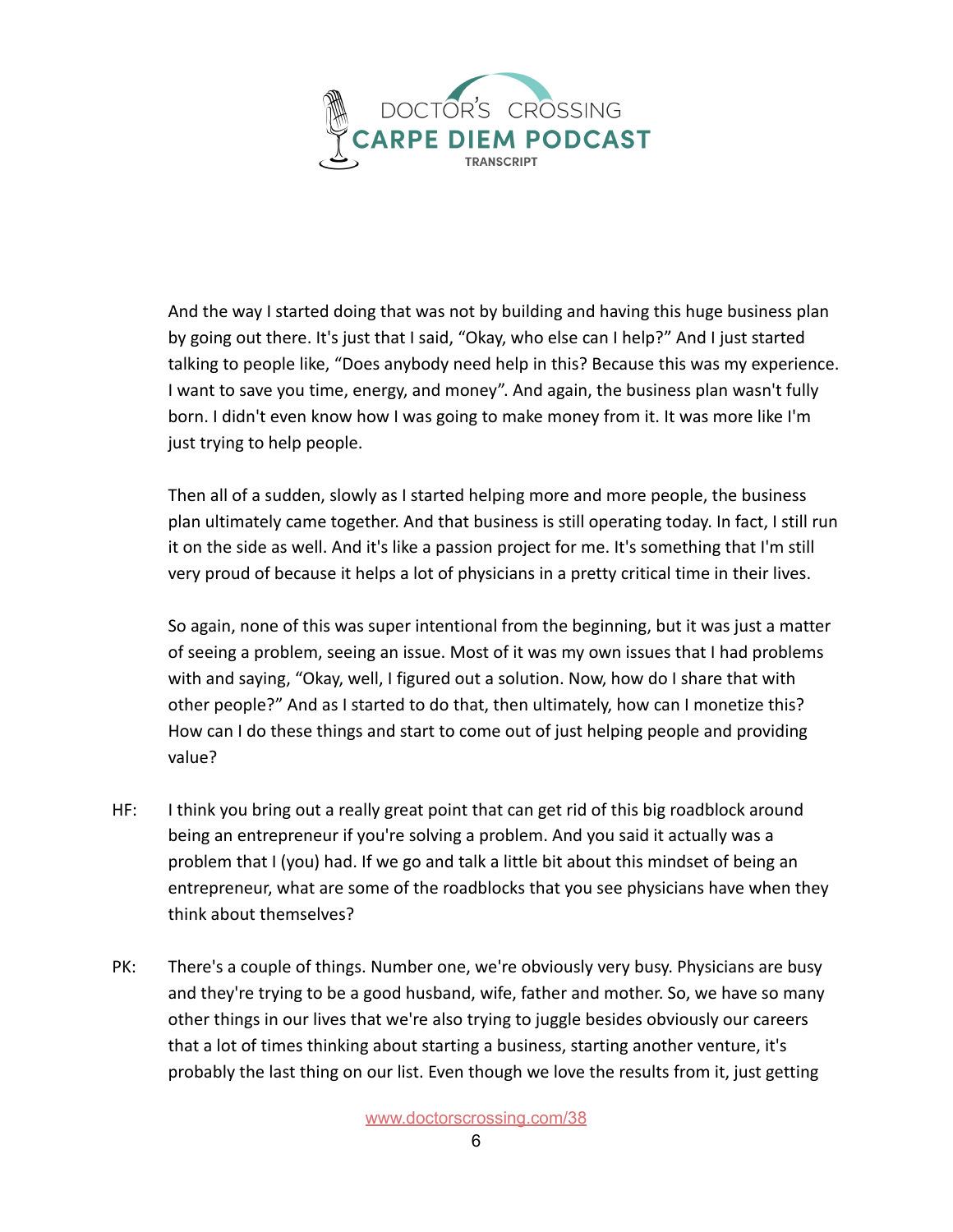

that initial energy behind doing these things. Because we barely feel like we have enough time to ourselves anyways.

And so, I think that's probably the biggest hurdle that I hear from people. At least that's the first thing that people mention - "I don't have time. Where am I going to find the time for this?" That's number one.

Number two, it's kind of like, "Oh, I don't want to make a mistake. I don't want to put my capital at risk. I don't want to fail at something". And I think that as physicians, especially like later on in your career, you've gotten to this point, you've worked really hard. You've gone to the pinnacle. And the last thing you want to do is kind of start over again. It's funny because we've made so many mistakes, obviously along the way, but it's funny, you get to this point where you're at the top, and you're like, "I can't make a mistake anymore. I can't fail. I can't do these things". But it's funny because we've forgotten what it took to get us there.

And so, these are two of the major things that I hear all the time. And of course, the third thing is, "I don't know how. I don't have the knowledge. I've never done this before. I don't even know how to start a business. Where do you start?" These are like the biggest hurdles that I hear again and again from physicians.

HF: So, you talked about some of the key things, which is, "I don't have the time". Yes, we're super busy. "I don't want to make a mistake". And we become experts in a major way and we don't want to sort of think of ourselves as that med student with a short white coat going around, not really knowing anything. And the "how" can be overwhelming, "How to get started?" So, do you have an example you could share of a physician who from the outset didn't really look like the entrepreneurial type and how you watched them find their way into this space and actually create something?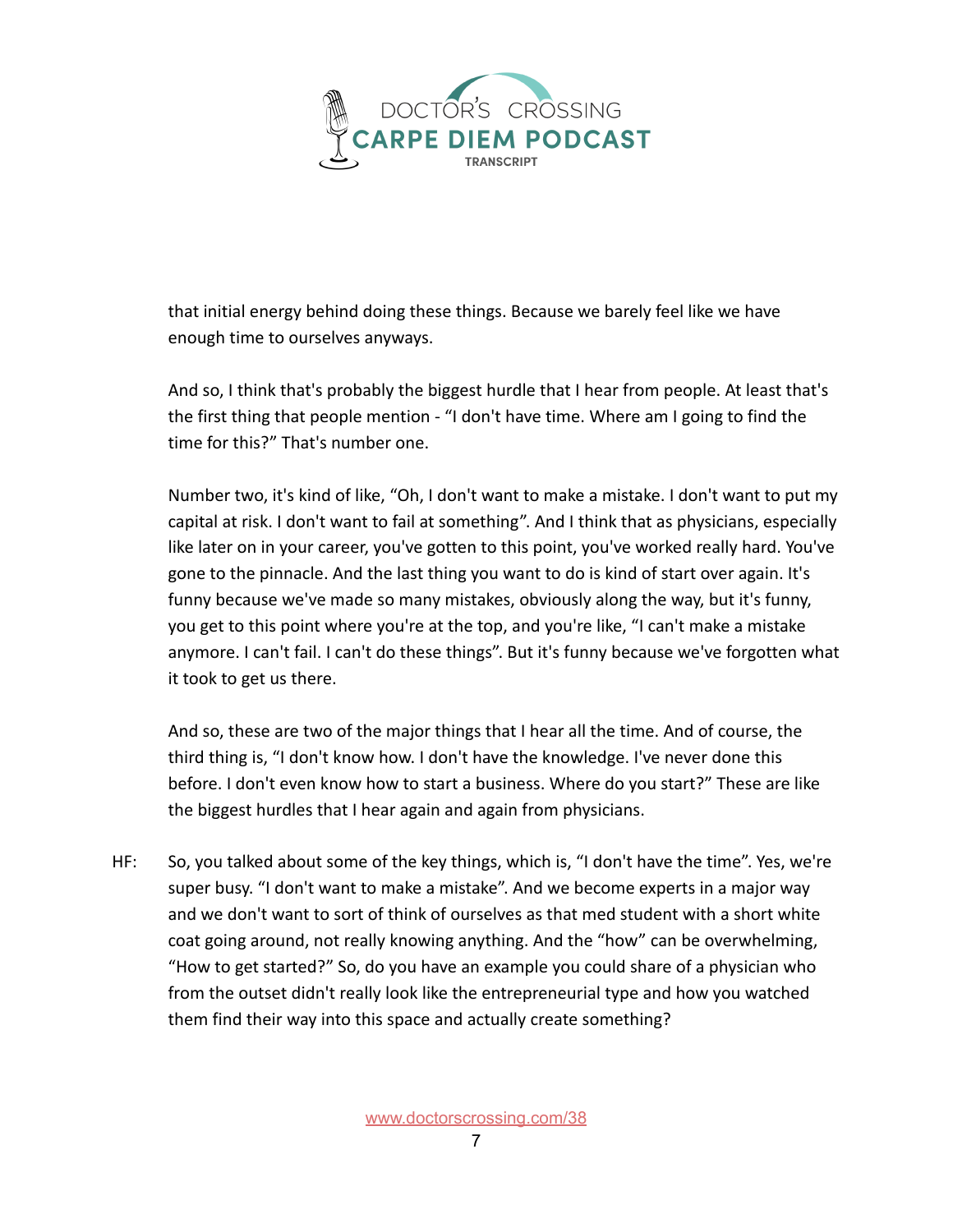

PK: Yeah. There are so many physicians like that. I'm fortunate that I've been able to connect with so many different physicians through some of the summits that I do and through Passive Income MD. And it's funny because most people are kind of unlikely to have started businesses because they're in medicine, they're doctors, they want to become a physician. And many of them at least thought, or nobody thought that they would have these thriving businesses.

But I've been fortunate to talk to a lot of them, get to know them and see a lot of the same characteristics that come out of a lot of these physicians. One of the physicians that I can think of right off the bat is Dr. Shaan Sethi. I don't know if you know her. She's the founder of Jaanuu, the scrubs company. And I remember talking to her recently at my recent summit, and she's a pediatrician, super busy, mother. And a lot of times it's funny because especially in our world, physicians, people look at sometimes pediatricians as like, "Oh, the pediatricians, they're the busy ones. And definitely not the entrepreneurial-minded ones. They don't have the time. In terms of finances, they always are" We're at the bottom of the totem pole financially" and all these types of things.

And so, seeing physicians become entrepreneurs, a lot of times people are like, "Whoa, that's an interesting thing". And actually, in my summit, I realized that there's so many amazing physicians that have done it. But she's also somebody that always loved fashion. And she loved these other things, but maybe she didn't know that she could start a business or not. And it's just something that she just created out of nowhere. And again, it's something that when you look at her initially, she's a pediatrician, successful in her practice, busy mother. And there is every excuse in the world for her to say, I don't have time to do this, or I don't have the resources to do this. And she has something that has grown and grown this amazing company called Jaanuu. And I'm sure most people are familiar with it, fashion-forward scrubs and medical apparel. She has done an amazing job. So, she's just a great example of somebody who has created this business out of scratch and has been extremely successful.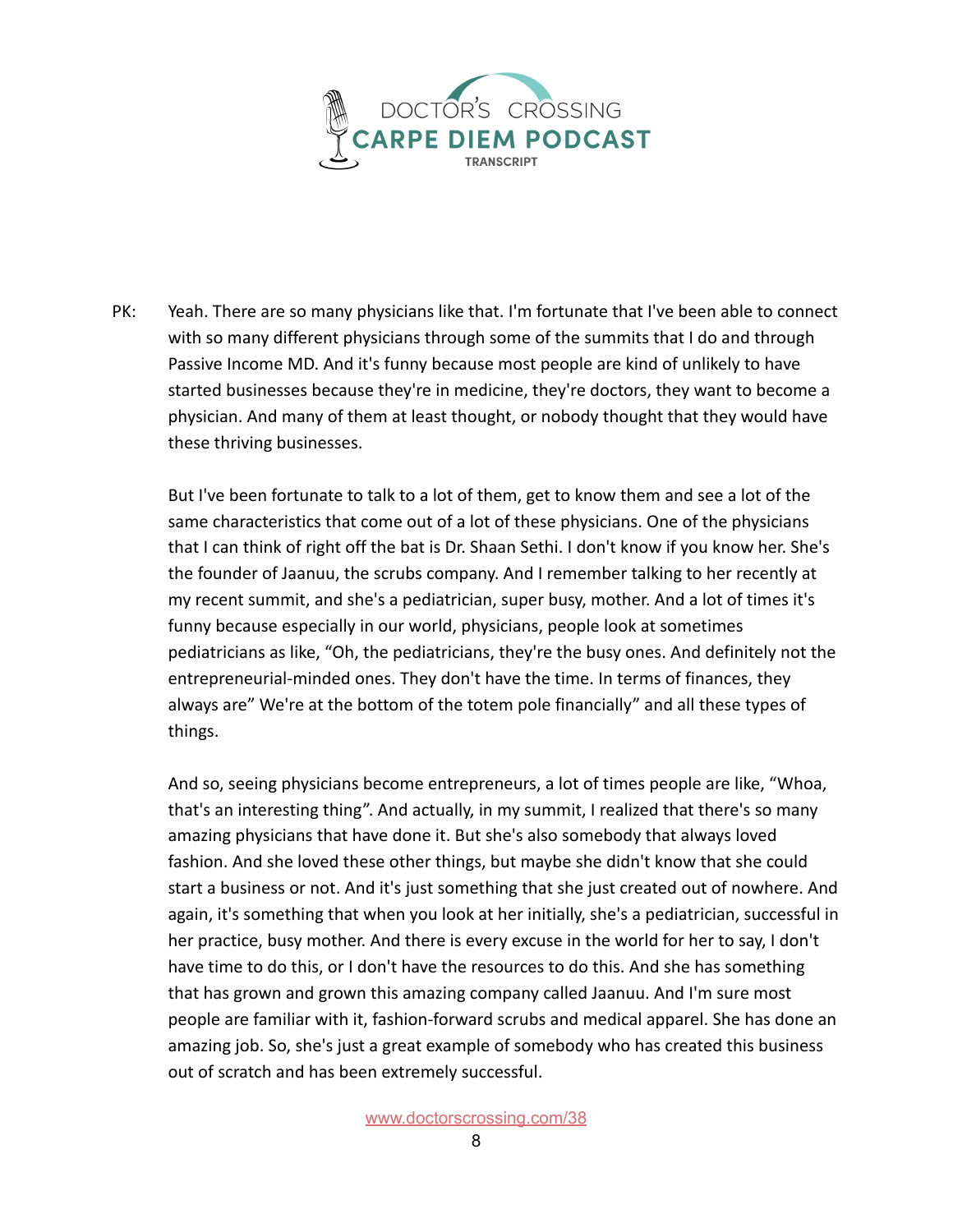

HF: Right. And again, that's a great example of solving a problem. These scrubs aren't flattering. They are sort of cut for a man and you want to feel good about yourself. So, I love that example and it also breaks the mold of who's an entrepreneur.

It reminds me a bit of when I was in residency, I wanted to go back to Texas. I was in Miami and I couldn't find a dermatologist who was hiring. So, I called around at the offices that hadn't gotten back to me to see if I could just find somebody. And I found this physician who was selling his practice, a dermatologist. And I thought, I don't know how to run a business. The closest I had was a paper route when I was a kid, customer service there. But because I wanted to come back to Austin so badly, I was willing to work in Jack in The Box, until I found a job.

So, what I did was I just spent a lot of time researching, running a practice and creating a business plan. And I found a mentor. I took a course and it's just like what we do in medicine. We just follow the next logical step. We're willing to work hard. And if we stay on that conveyor belt, it will take us somewhere.

- PK: Oh, absolutely. I think that's the theme that you hear again and again from these physician entrepreneurs. They just wanted something and just dove in. They did it, they didn't really know, maybe everything wasn't worked out in terms of details, but they just willed it to happen. And I guess it's the "why" they would always talk about quite a bit, is the purpose or the mission, or the reason is strong enough, then you figure it out at the end of the day.
- HF: Right. Because "Everything Is Figureoutable" as Marie Forleo says. Now, when you interviewed all these different physicians for the summit, and you also just know them personally, what are maybe five characteristics that you would see as common themes for physicians who are able to move forward?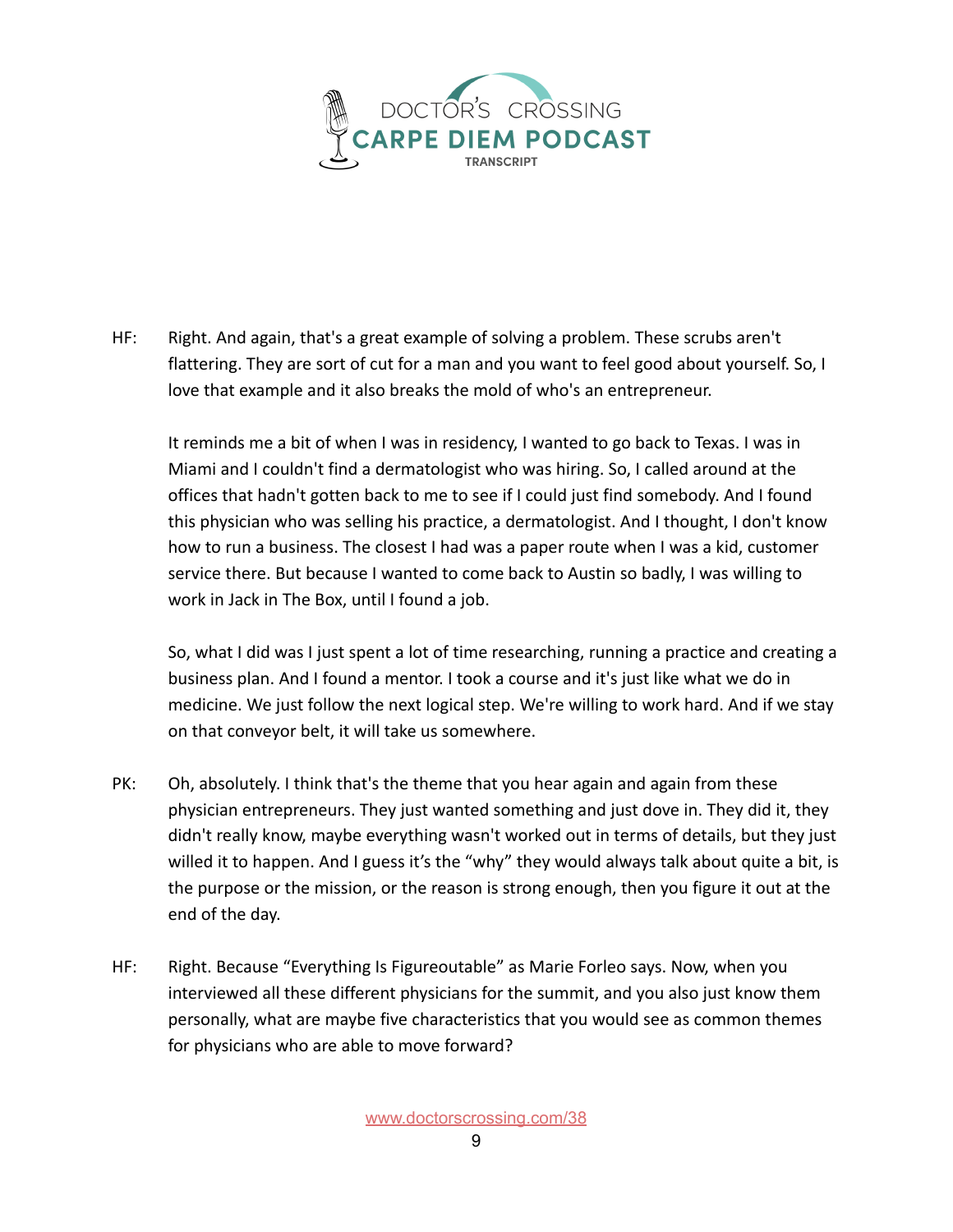

PK: All right. I'll try to come up with five, but there are definitely some common themes in talking to the hundreds of physicians that I've talked to. I think the one that steps out the most when I talk to people is just their ability to take action. That's the number one, the common unifying factor. It's that even if all the details aren't worked out, even if the plan is not set and there's some level of fear behind it or uncertainty, they're willing to take a step and move forward. And that's the common theme to all of them.

And so, at the end of each interview, I asked them for a single tip that they can give to somebody who's trying to follow in their footsteps. Almost every single one of them said, "Just start, just get started". And so, that's the number one thing that I noticed about every one of them. They just started and took action, even imperfect action to kind of continue to move forward. That's number one.

Number two, obviously they're very focused. They find a problem and they try to solve that one problem. And they've been really good at figuring out what that is. And I think as physicians, we're very good at that. We see patients, we see all these people who can walk into our clinics, walk into our operating rooms with who knows what, right? But then we're able to quickly get down to the issue and the problem at hand using all this. Obviously, our deductive skills and everything that we've learned. And so, that's something that entrepreneurs, these physician entrepreneurs are able to kind of translate and do that as well in the business world, whether it's a single product.

For example, Dr. Manasa Mantravadi, you may know her. She started a company called Ahimsa, which is stainless-steel dishware for kids. And she had an issue. She was like, I don't want my kids around a lot of plastic. And so, she's solved that one problem by creating the stainless-steel dish wear company for kids. Again, another pediatrician, fantastic. And a mother. So, she was able to do all these amazing things. And so, I think these physicians are able to do that.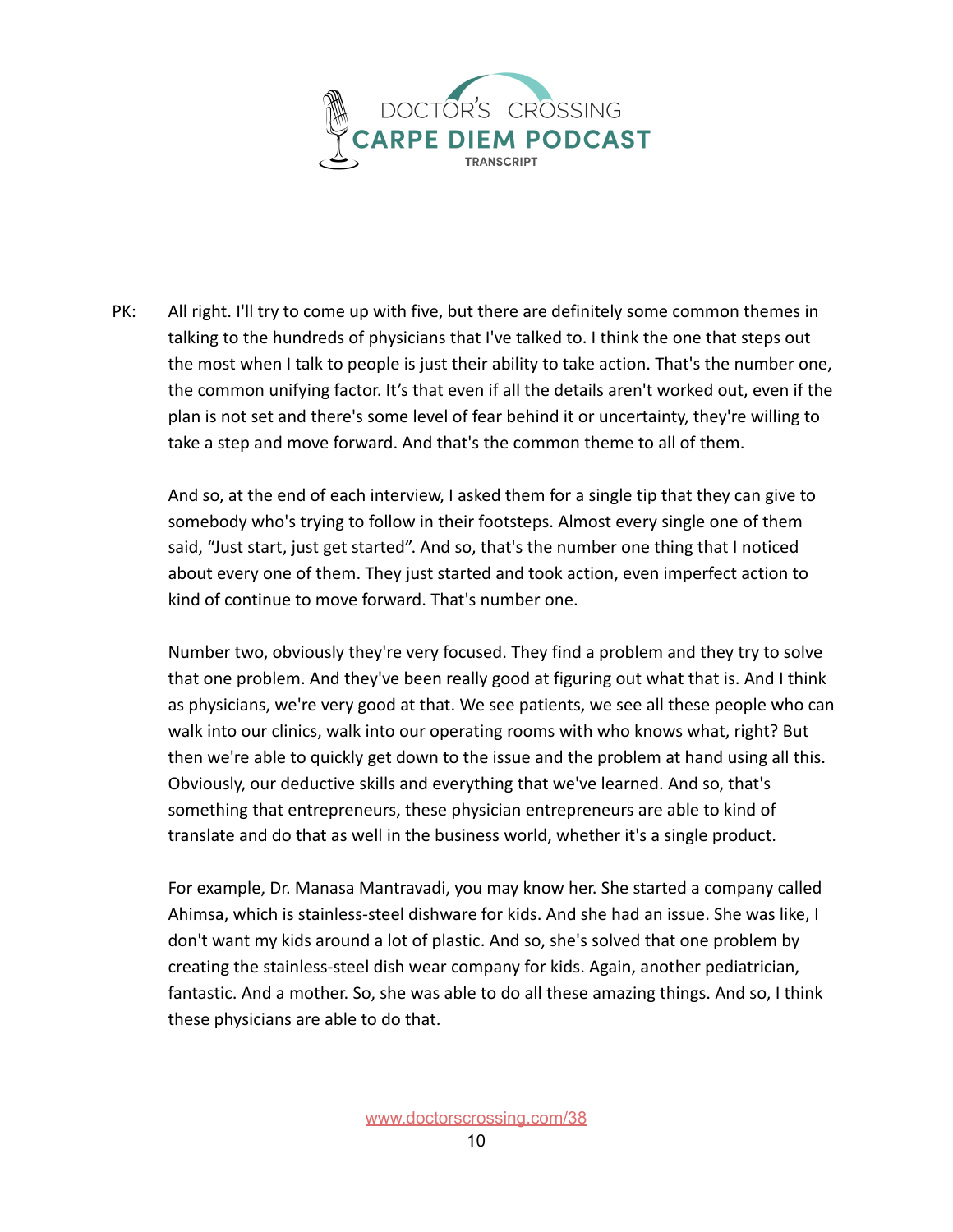

Number three. They're typically very obviously ambitious, right? They want more in their lives, meaning that they want more than just, "Hey, we've got my 30, 40 years of being a physician. I'm just going to be in the system. And by the end of it, I'm just going to retire" and that sort of thing. They want more out of life, right? They want the family, they want the mission, the purpose, they want to have control and really kind of squeeze all the juice that they can out of this one life that they have. And so, that's one of the major things as well.

Number four is they're willing to go out and educate themselves. Again, we've all done it as physicians. We're no strangers to reading a book, looking things up in Google or whatever it is, resources that we have up to date, whatever. Research, find all this stuff out there. And we will be very exhaustive in our research and that sort of thing.

And I think that the physicians that are out in the entrepreneurial world they'll do the same thing, but just kind of focused on a different field. For example, if somebody came up with an invention, for example, or an idea, they're going to go in and figure out how does that happens? How do I figure out how to make this happen? And they're able to go and find all the education resources available to them. And I think that's something that they have noticed that these physicians are not afraid to do.

Let's come up with a fifth. And I think the fifth thing, the really important thing is, they all tend to have a very similar type of mindset where the purpose is extremely strong and they know that that will carry them through. And then they have that mindset of saying, "All right, it's okay to fail. It's okay to try things and not be discouraged". They know that all this failure is going to be some sort of stepping stone to some sort of greater success.

And they know it is about not just the goal, but they understand that the journey is what really frees them up. Meaning that frees them up mentally, financially. But they know that once they get started on this journey, that it is a powerful thing. And they don't let, I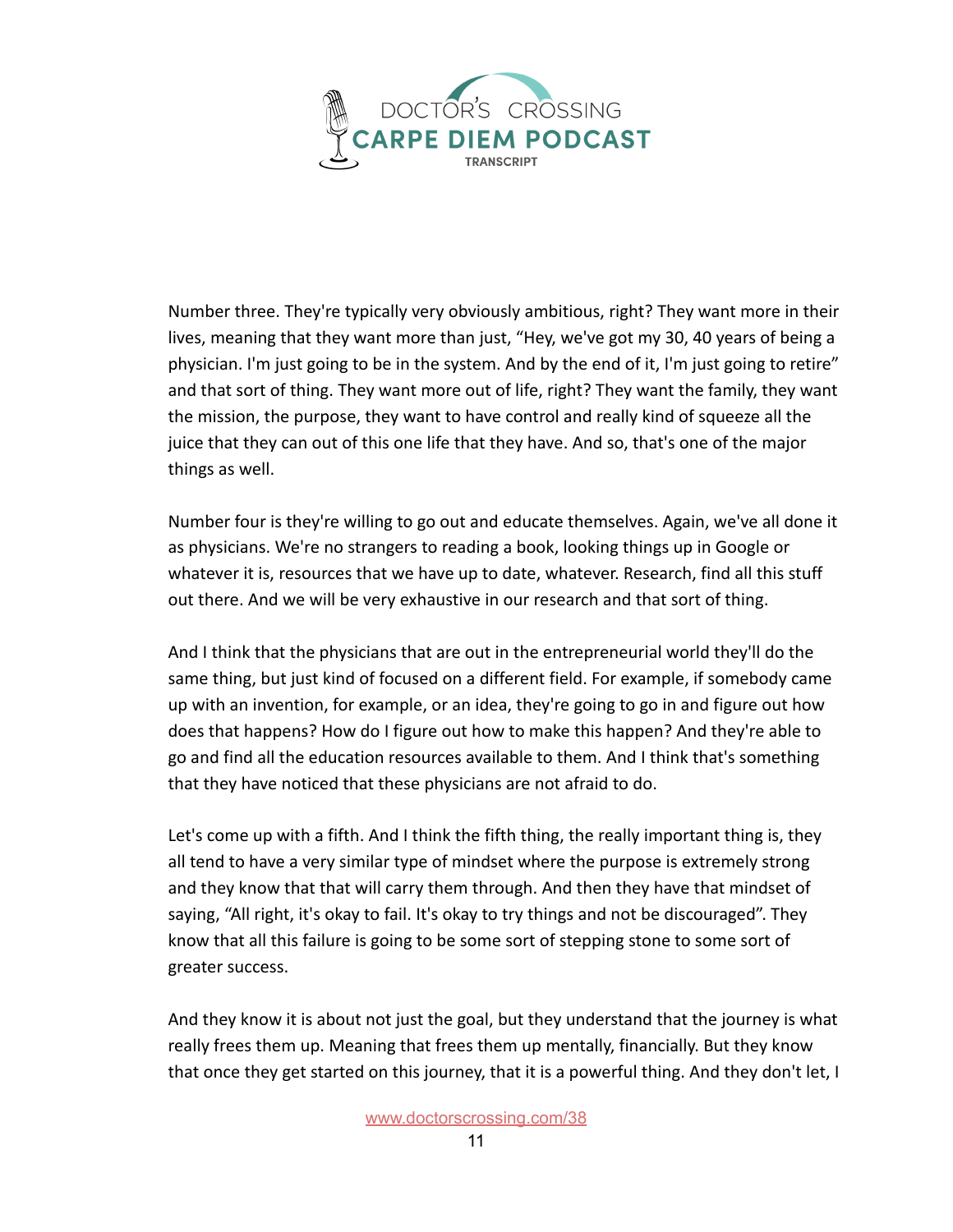

guess the fear and the uncertainty stop them from going on that journey. So, I would say those are the five things. I'm sure there's plenty more, but here you go.

HF: That Peter was a fantastic off-the-cuff list to listeners. I did not give him this prompt before, he was not prepared, but you obviously are steeped in this knowledge because the ones who came up with are fabulous and I just want to review them. So, number one was "Take action". In spite of uncertainty, which we all feel, don't let that stop you. Two was "Be focused". Three, "They have ambition. They want more for themselves. More out of their life". Four is "Educate yourself". And five is "Have this mindset of it's okay to fail. It's okay to try things. I can be a learner".

One thing I really wanted to hone in on is number three, which is "Want more for your life" and I think that comes down to really being able to create something for yourself. Because even though we're helping patients every day and that's hugely valuable, when I talk to physicians, I get the sense that there's this part missing of "What's my legacy? What can I create that's enduring and how can I use my creativity? Because I feel like I'm not getting to be that creative on the job" Or what you're talking about in your own businesses and these other physicians that you mentioned is they're all getting to really be creators. So, maybe if we change the word from "entrepreneur" to "creator", somehow that takes some of the pressure off of it and it's more attractive.

PK: Yeah. We have a membership group called The Leverage and Growth Accelerators, where we have budding entrepreneurs. It's a community for supporting other physician entrepreneurs. And some of them have bigger businesses. Some of them are starting smaller businesses and they might be like a podcast. It doesn't matter what it is, what I've learned is just that idea and mindset of shifting to say like, "Hey, I'm more than a physician. I'm more than like a one-trick pony. I have all these other areas of my life that I can be creative and do all these types of things".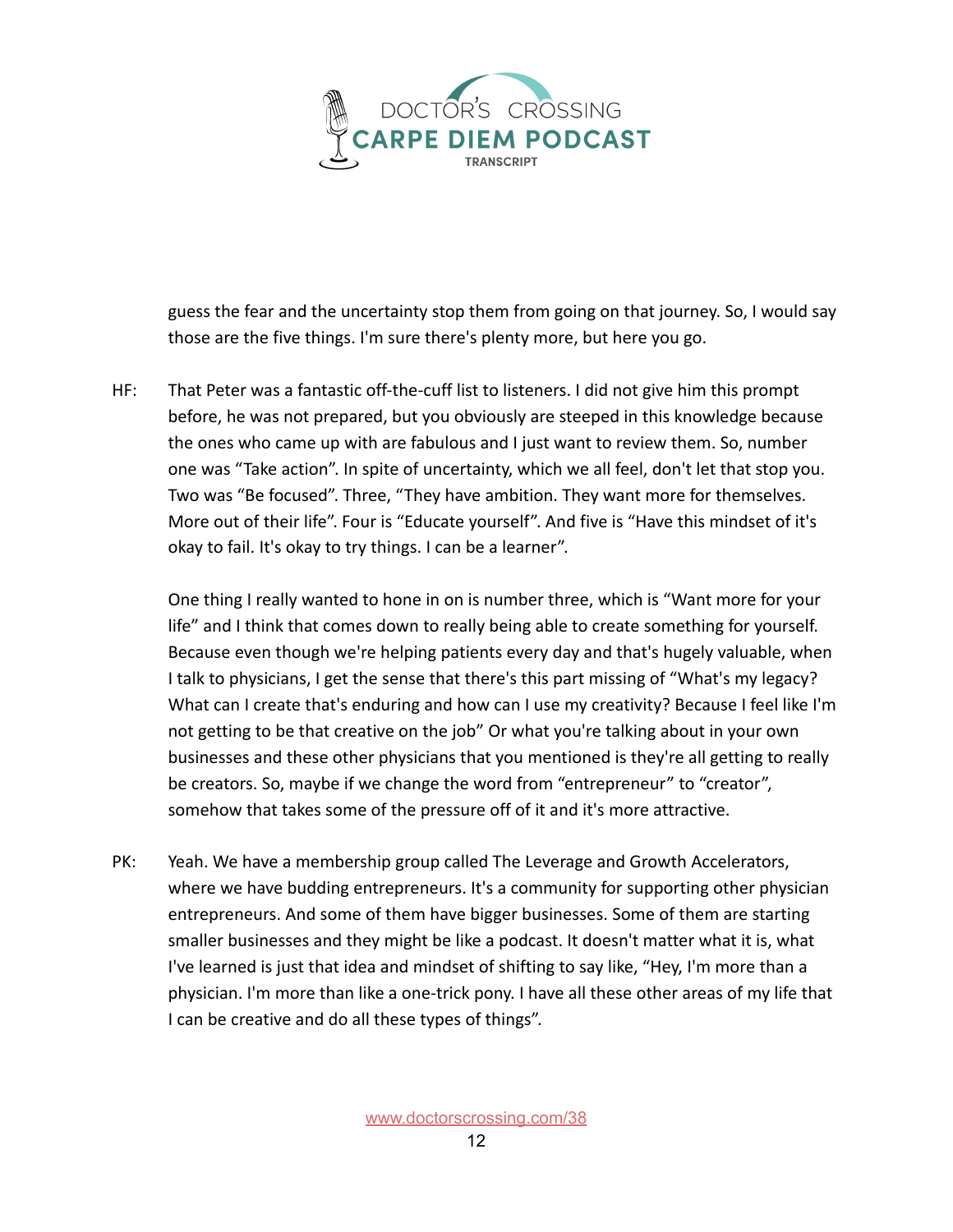

And once they kind of get to that and realize that they are more than just a doctor, it's funny how it frees them up and kind of changes their perspective on medicine, their lives and things just like you mentioned there. And so, I think it's a great thing. If people just realize you're a creator or something, and it takes a little bit of the pressure of thinking, I have to create this shark tank company. No, this kind of thing can be like "You don't have to". It could just be something that you reconnected with one of your passions that you had before. Yes, it's nice to monetize. It's nice to have these other streams of income, but even that itself is maybe not the goal. The goal is to kind of use a different part of your brain and diversify your life a bit. And I think that's a great point.

- HF: Exactly. And I love that you're bringing out that it doesn't have to be like creating a shark tank kind of business, but even just starting a podcast, you are creating something and you are obviously investing money in it before there's some return on it. But that's a way to get started out of the gate. Do you have some other ideas you'd like to share about some of the range and variety of businesses you see physicians are doing?
- PK: Oh yeah. Again, it's just looking at the membership group alone, there are people who have media online blogs, podcasts, social media influencers, all the way from there to creating product lines. Again, some of my good friends, like Dr. Katie Marks-Cogan who created the Ready, Set, Food with the allergy packets for kids so that they are introduced to the right amounts and the right type of allergens, I'd say early on, that helps minimize later on allergic reactions for these kids. Those are all product lines and these are amazing, but also people have also created major businesses. I've seen physicians create businesses in real estate. I've seen physicians create big online platforms of software venture capitalists.

Again, there's really no limit to what a physician can do. And as one of my good partners in Passive Income MD and all that, a lot of these things that I do, Dr. Pranay Parikh, he likes to say, the world will be a better place if we had more physician entrepreneurs. And I love when he says that, because I think it is so true because I really think our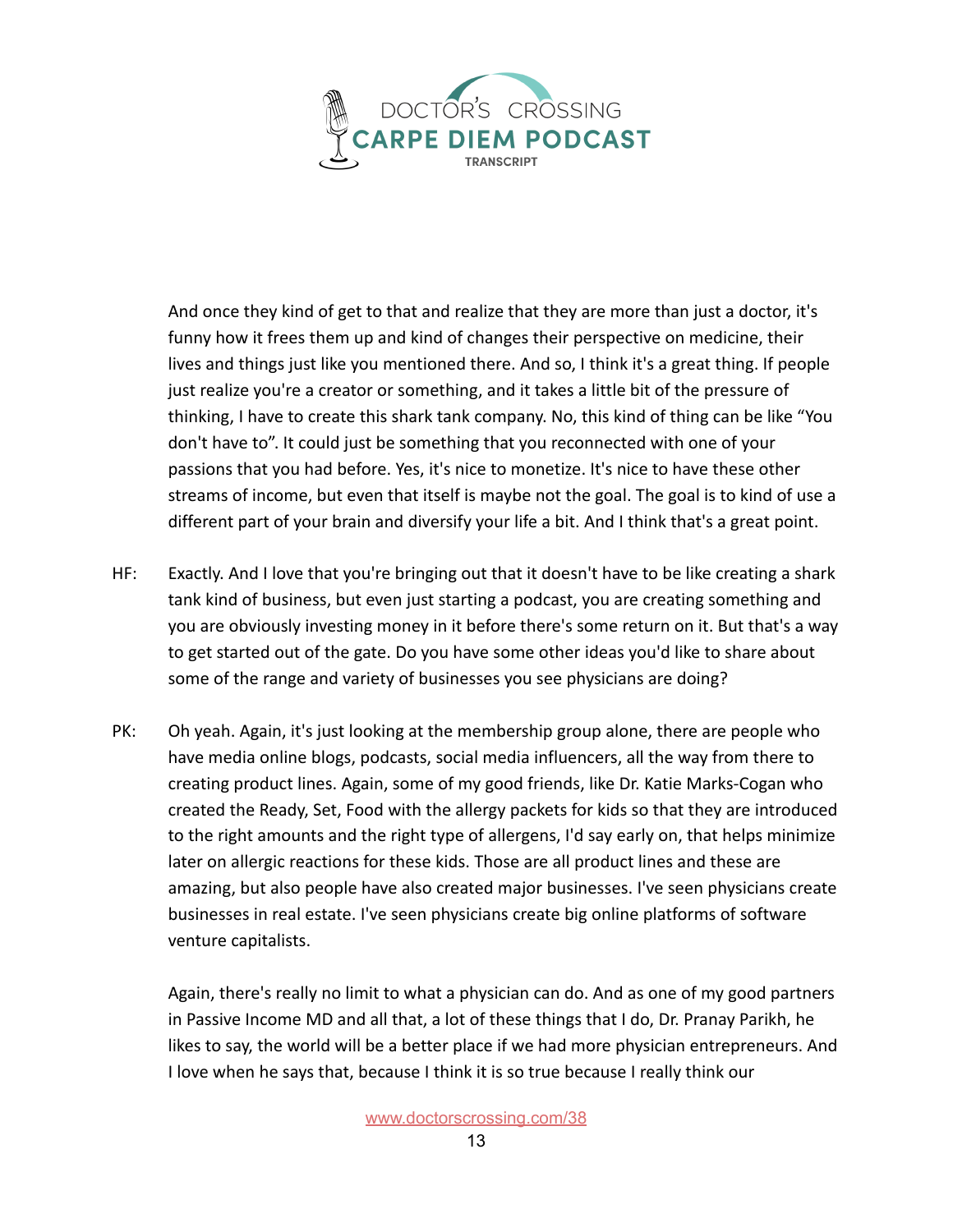

community is very special. We are committed. We have a lot of passion. I think a lot of physicians have a lot of heart for doing good things. And so, when we create businesses, I think that carries through in that. And the pursuit of maybe just money, it's never been all that we are. And so, I think we all want to have some sort of meaning or create some impact in the world.

And so, for these physicians, it can be something small, it can be something big, but I think that for a physician, they just need to go out and do it if there's a little bit of itch in there for them.

- HF: Yes. And you identified something that does distinguish us as physicians where we might say, "Well, we're just physicians. We're not really entrepreneurs". But the truth is like you said, we usually go into this profession because we care about people. We want to help them. We want to be of service. And if we take that belief in ourself and knowledge of ourself and say, "Well, how can I use it in a different way?" I think it helps get around some of these roadblocks that come up and say, "No, not you, you didn't go to business school. You're not like your friends who do blah, blah, blah, blah, blah". You connect with that heart of service and say, "How can I serve?" and then the rest follows from that.
- PK: Yeah. I'm absolutely agreeing with that. And the other thing to think about is "How can I add value to other people's lives?" And if you can figure that out, I promise you the finances and the money will come. More value add in this world, people have a tendency to reward you for that. And so, if people think of it more like that, instead of, "Hey, how do I just create that one system?" I think physicians don't necessarily do that. So, I mean, again, when they go out, they're really looking to serve others and it rewards them in the end.
- HF: Well, you're a great example of this Peter and I was listening to your podcast this morning, your very first one where you tell that story of how you got interested in figuring out what other doctors were doing. And you went to the doctor's lounge and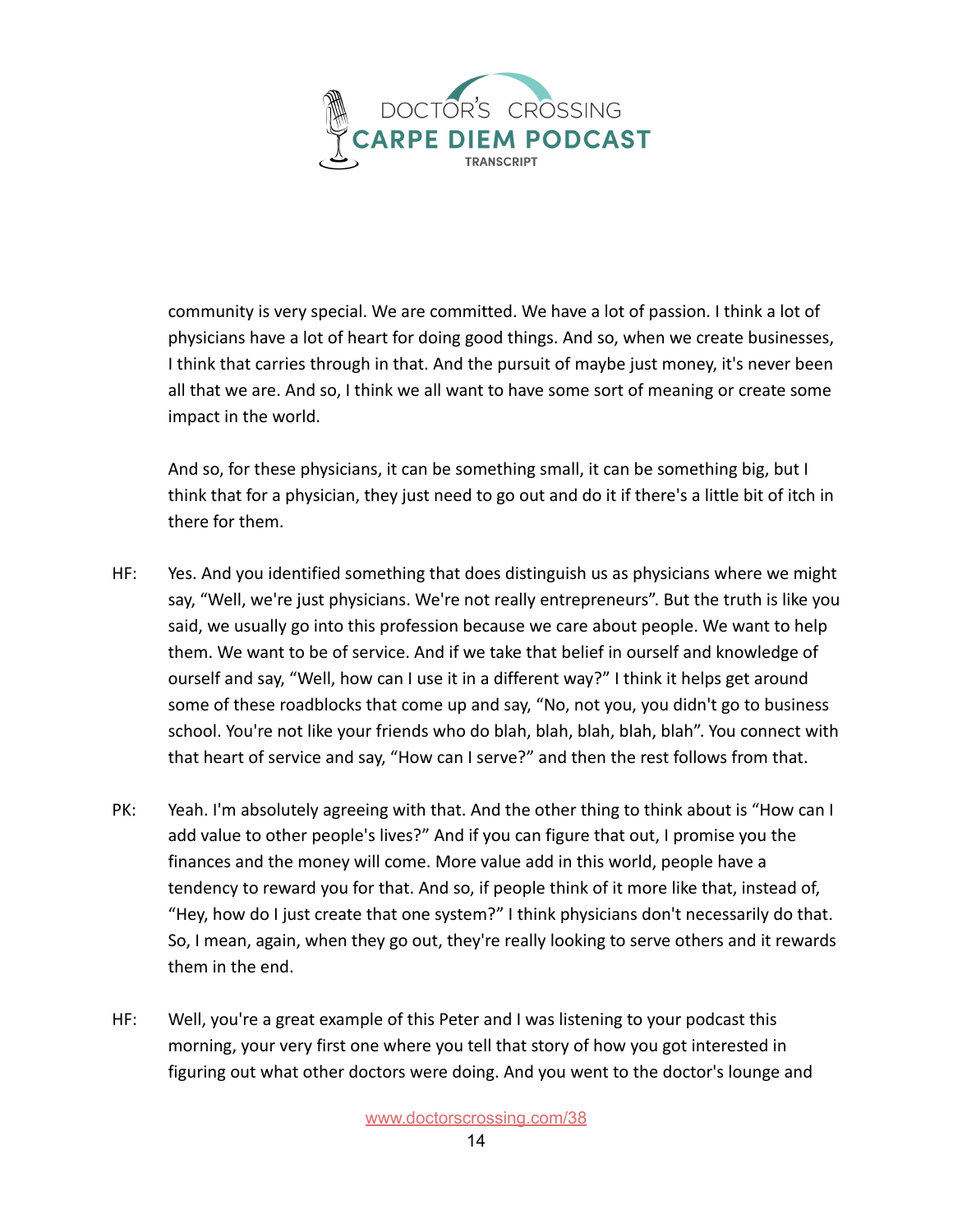

you started looking at the ones who had lives that you wanted to emulate. And you got curious and you ask them questions. I bet if you flashed on the screen where you are today to that self of yours back then you'd be like, "Huh? How would I ever do this? Like, oh my God, this is overwhelming". But when you follow anybody's story like yours, it's just steps. One after the other. And you had momentum because you had a desire to be able to have more control in your life.

As we're getting close to the end, I know this is a hard question to ask, but if the physician is thinking, what is that first step I could take given there's going to be a lot of variety here, what might be some options they could have?

PK: I actually tell people that one of the first steps is to let other people know that this is what you're doing, or this is what your attention is. We all need to be held accountable in some ways. What I've heard before is that the strongest kind of internal force that we have is to be consistent with our identity. And so, if you can start thinking of yourself as an entrepreneur or as a creative person, then you'll find a way to step into that. And one of the ways that people do that is by letting other people know. So, it sounds like a simple step, and this is a step that I've been thinking about this question all the time. Like "What's the first step?" I think the first step is and now I tell people, let other people know that you are doing this, that you create.

If you felt like, "Hey, I want to be a podcast, I want to create a business", you let people know. You say, you know what? I am starting a podcast. The next thing you know you will feel that internal drive to follow up on what you said and you're going to be held accountable to you and some other people. And so, that's one of the easiest ways to get started that anybody can do. You want to start a business? You want to start this? Let people know that this is what your intention is and what you're doing. And you'll find a way to be consistent with that. And that's like the easiest first step.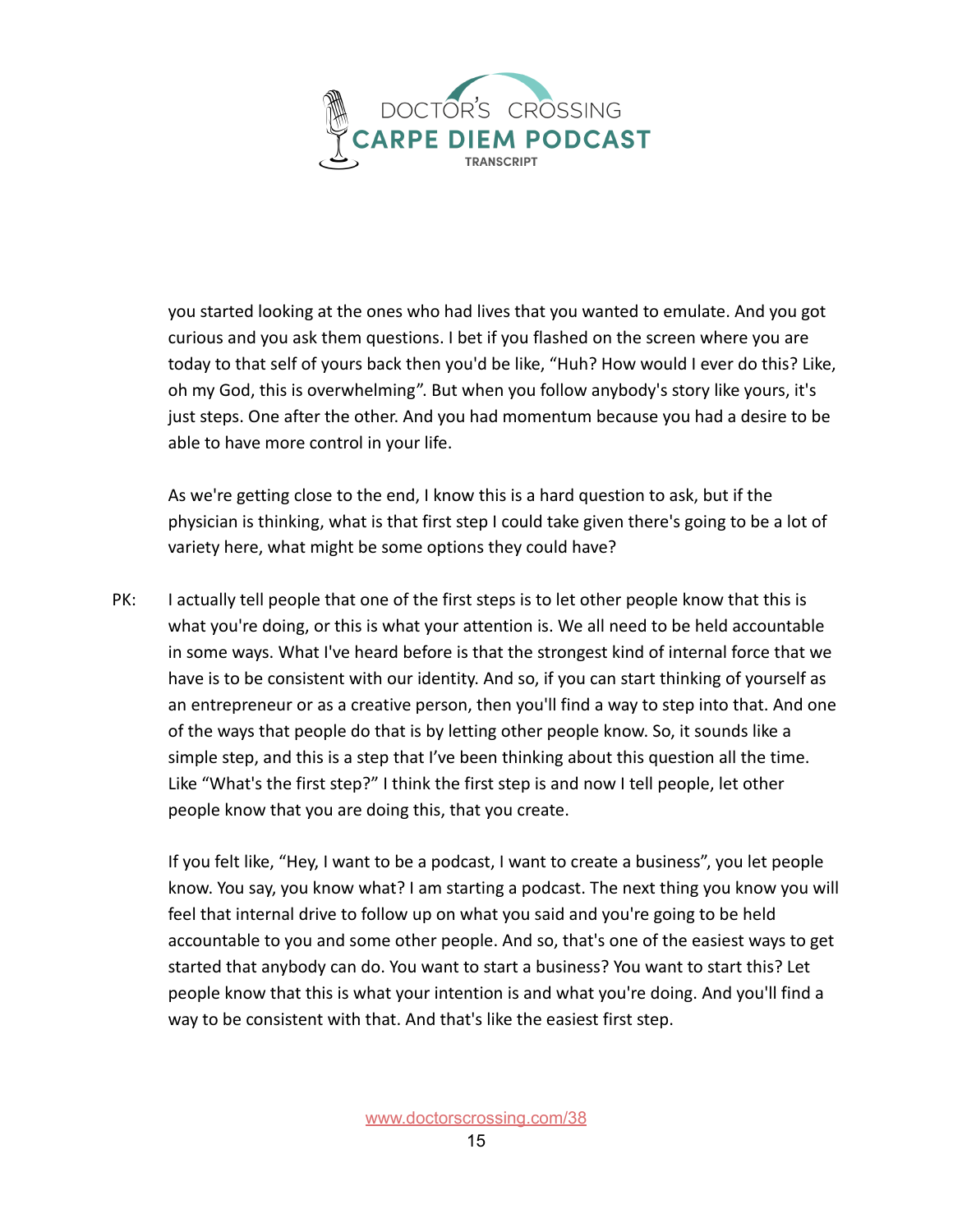

And then of course the other steps that come along, like you said, find a community of people that are doing this, or find somebody doing what you want. I'll promise you that you're not the first person to have created a business or done these kinds of things. There are other people doing it. So, seek out the people who are doing it, ask questions. Because you'll find that most people are very, very giving of their time, energy because other people did it for them. And then try to find the community, also people, other people who are doing this. Because it can be a little bit discouraging when you tell a few other people that maybe you have an idea of doing this and they come with all these reasons why you shouldn't do it, or you can't do it, or they have a story of this. But you really, truly need to surround yourself with people who are motivating, that are encouraging, that are supportive, that are doing these things and it'll encourage and motivate you as well.

- HF: Peter, that is freaking brilliant. I love that first step of telling people. And it's so powerful because when I speak with physicians, I ask them in this questionnaire, in their intake, all these questions and they answer them. But then when we get on the phone, I'll say, is there some sort of secret idea in your back pocket that you'd like to try out, but you don't want to tell anybody? Dollars to donuts, there is, but there's this sort of embarrassment, or I don't know if it's even some shame of, "Well, people are going to say, that's crazy. How could you do that?" So, your idea of getting people to express this desire and not keep it hidden is the best first step. I love it, love it, love it.
- PK: Awesome.
- HF: So, this has been super, super fun. I know that you got to get going in a minute here, but where can folks reach you? And is there anything you want to say about the things that you offer for physicians?
- PK: Yeah. I think the easiest place to find me and everything that our team is doing is that Passive Income MD. So, passiveincomemd.com. We have a blog. We do have a podcast